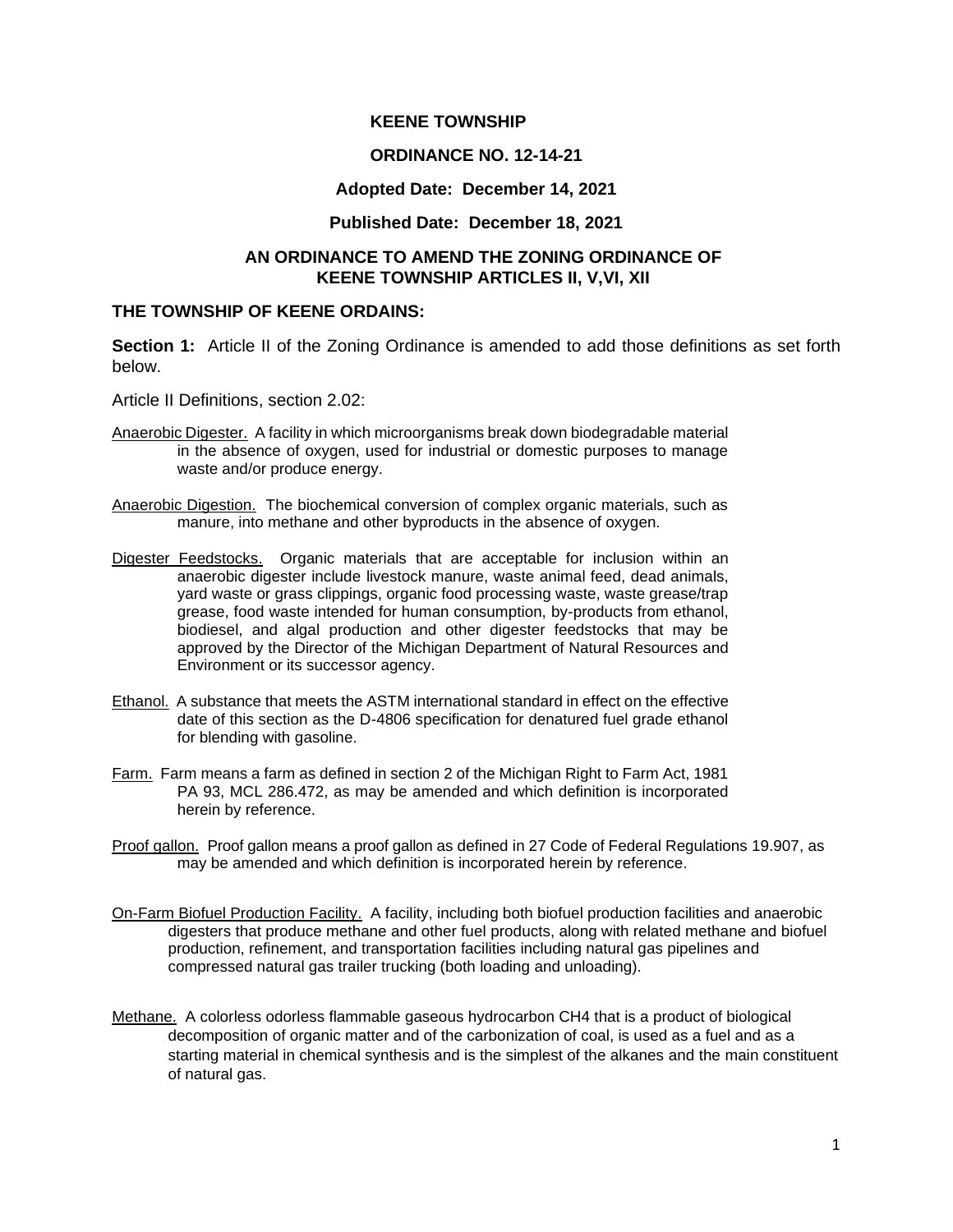- Biofuel. Any renewable fuel product, whether solid, liquid, or gas, that is derived from recently living organisms or their metabolic by-products and that meets applicable quality standards, including, but not limited to, ethanol and biodiesel; but not including methane or any other fuel product from an anaerobic digester. For purposes of this term "ethanol" means a substance that meets the ASTM international standard in effect on July 19, 2011 as the D-4806 specification for denatured fuel grade ethanol for blending with gasoline.
- MMBtu. MMBtu means million British thermal unit and is a unit of heat; defined as the amount of heat required to raise the temperature of one pound of water by one degree Fahrenheit.

On-farm biofuel production facility (Type 1). A facility designed and intended to be used to produce methane or biofuel and having all of the following characteristics:

- a. The facility is located on land used in the commercial production of farm products.
- b. The facility has a designed annual production capacity of not more than 100,000 gallons of biofuel or no more than 250,000 MMBtu's per year of methane.
- c. The facility is located at least 100 feet from the boundary of any contiguous property under different ownership from the host farm.
- d. The facility meets all otherwise applicable setback requirements.
- e. On an annual basis, at least 75% of the feedstock for the facility is produced on the farm where the facility is located, on an annual basis.
- f. On an annual basis, at least 75% of the biofuel or other product/byproduct of the facility is used on the farm where the facility is located, on an annual basis.

On-farm biofuel production facility (Type 2). A facility designed and intended to be used to produce methane or biofuel and having all of the following characteristics:

- a. The facility is located on land used in the commercial production of farm products.
- b. The facility has a designed annual production capacity of not more than 100,000 gallons of biofuel or no more than 250,000 MMBtu's per year of methane.
- c. The facility is located at least 100 feet from the boundary of any contiguous property under different ownership from the host farm.
- d. The facility meets all otherwise applicable setback requirements.
- e. On an annual basis, less than 75% of the feedstock for the facility is produced on the farm where the facility is located, on an annual basis.
- f. On an annual basis, less than 75% of the biofuel or other product/byproduct of the facility is used on the farm where the facility is located, on an annual basis.

On-farm biofuel production facility (Type 3). A facility designed and intended to be used to produce methane or biofuel and having all of the following characteristics:

- a. The facility is located on land used in the commercial production of farm products.
- b. The facility has a designed annual production capacity of at least 100,000 gallons but not more than 500,000 gallons of biofuel. For methane production from anaerobic digestion,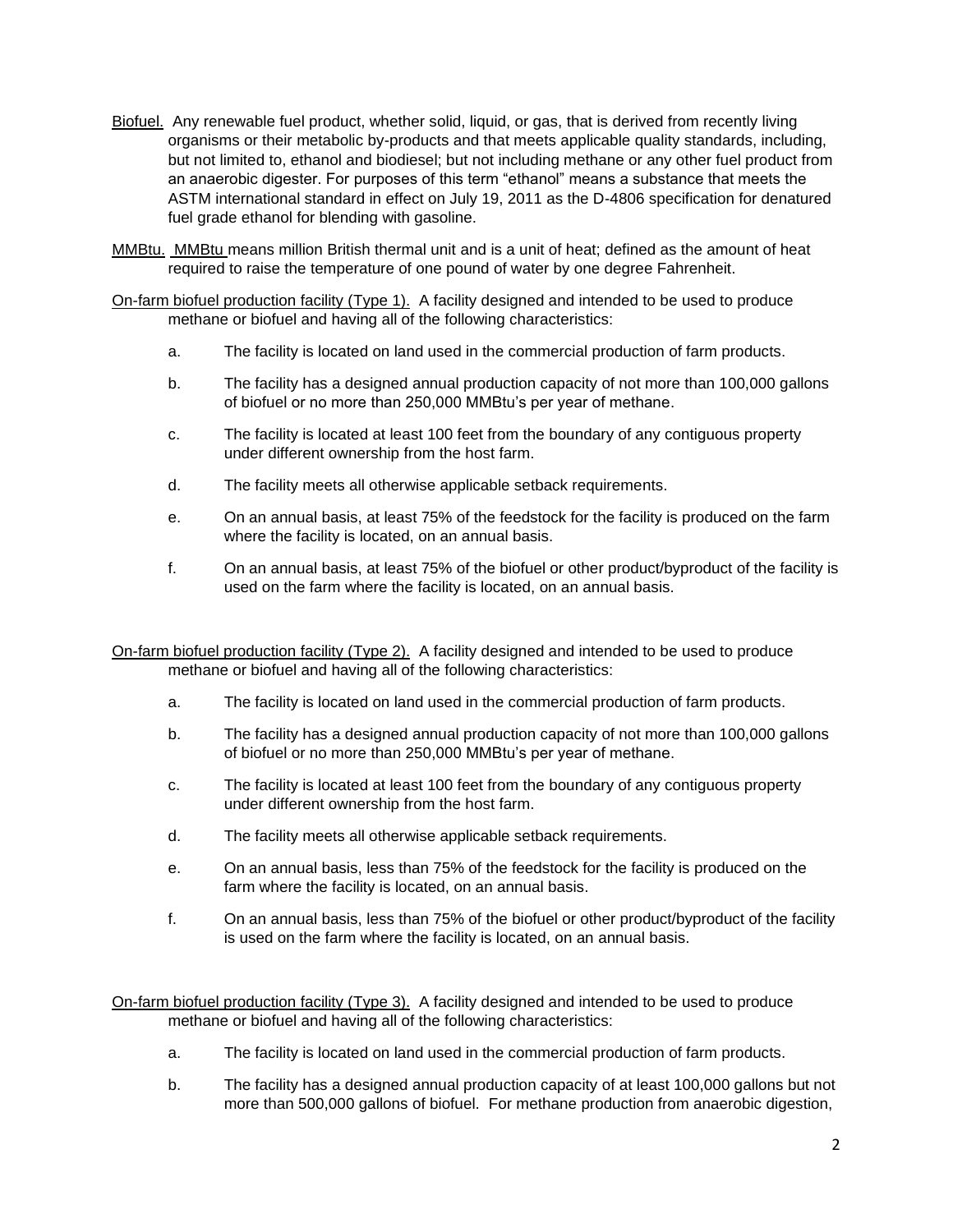the facility will have the capacity to produce no more than 500,000 MMBtu/year of methane.

- c. The facility is located at least 100 feet from the boundary of any contiguous property under different ownership from the host farm.
- d. The facility meets all otherwise applicable setback requirements.

# **Section 2: Article V of the Zoning Ordinance is amended to allow certain biofuel uses as permitted and special uses in the AG district as set forth below:**

# **Article V - AG Agricultural District**

Section 5.02 - Permitted Principal Uses

O. On-Farm Biofuel Production Facility (Type 1)

Section 5.04 – Permitted Accessory Uses

L. On-Farm Biofuel Production Facility (Type 1)

### Section 5.03 - Permitted Principal Special Uses with Conditions

H. On-Farm Biofuel Production Facility (Type 2 or Type 3) as regulated by Article VII Section 12.29

# **Section 3: Article VI of the Zoning Ordinance is amended to allow certain biofuel uses as a permitted and special uses in the AR district as set forth below:**

# **Article VI - AR Agricultural Residential District**

Section 6.02 - Permitted Principal Uses

Q. On-Farm Biofuel Production Facility (Type 1)

# Section 6.03 - Permitted Principal Special Uses with Conditions

H. On-Farm Biofuel Production Facility (Type 2 or Type 3) as regulated by Article VII Section 12.29

#### Section 6.04 Permitted Accessory Uses

L. On-Farm Biofuel Production Facility (Type 1)

# **Section 4: Article XII of the Zoning Ordinance is amended to add certain standards for biofuel uses permitted as a Special Use as set forth below:**

# **Article XII – Special Uses**

Section 12.29 – On-Farm Biofuel Production Facility (Type 2 and Type 3)

- A. The facility has all of the characteristics for the term "On-Farm Biofuel Production Facility (Type 2 or Type 3)" as defined in Section 2.02 of this Ordinance.
- B. The application for special land use approval, in addition to the content required by any other provision of this Ordinance, must include all of the following: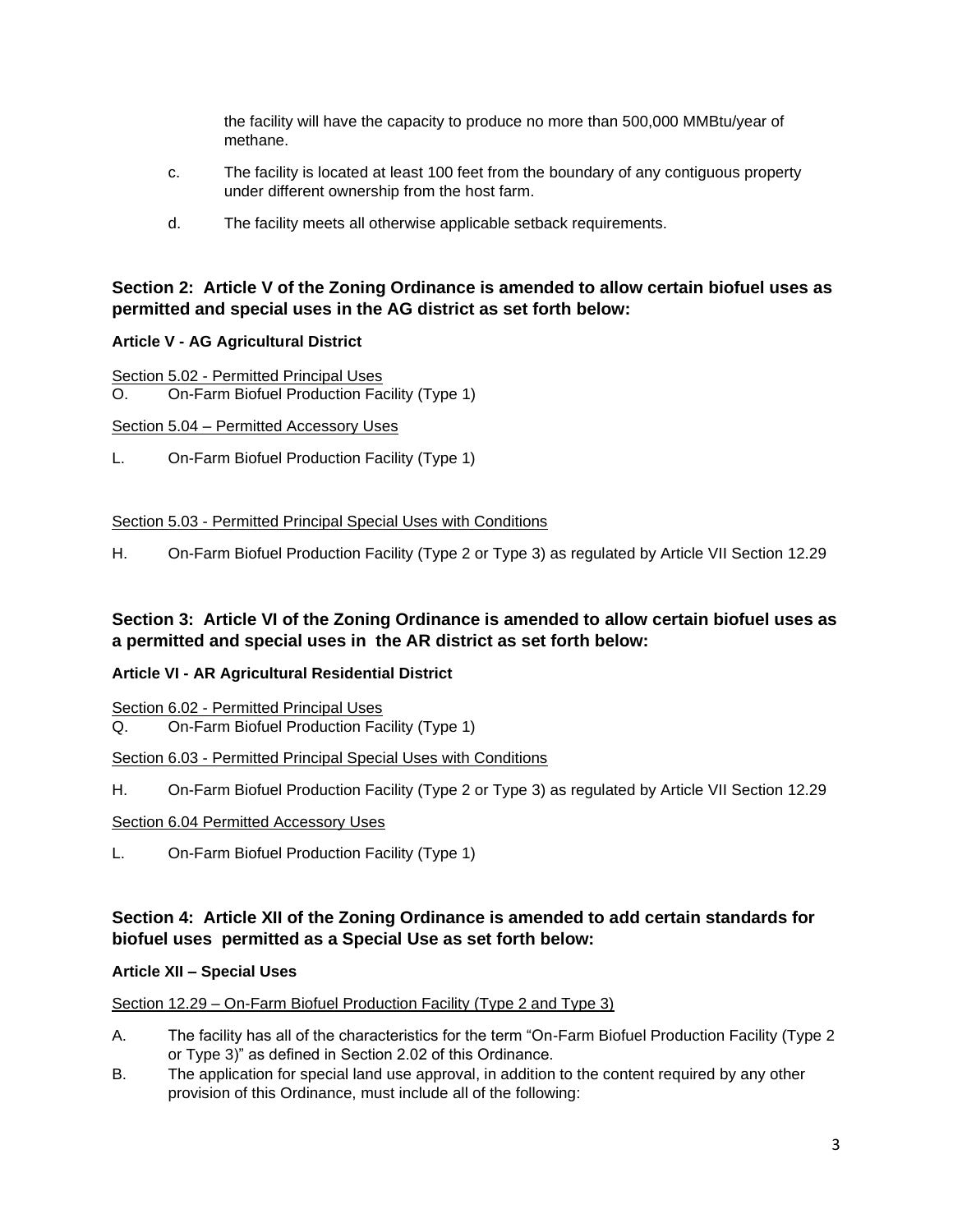- 1. A description of the process to be used to produce biofuel or methane and a site plan meeting the standards of Article XIX Site Plan Procedures.
- 2. The number of gallons of biofuel or MMBtu's of methane anticipated to be produced annually, and the designed annual biofuel production capacity (in gallons) of the facility.
- 3. An emergency access and fire protection plan that has been reviewed and approved by the appropriate responding Police and Fire Department.
- 4. For an ethanol production facility that will produce more than 10,000 proof gallons (as defined in 27 Code of Federal Regulations 19.907) annually, completed United States Department of the Treasury, Alcohol and Tobacco Tax and Trade Bureau Forms 5000.29 (Environmental Information) and 5000.30 (Supplemental Information on Water Quality Considerations Under 33 USC 1341(a)), or successor forms, required to implement regulations under the National Environmental Policy Act of 1969, 42 USC 4321 to 4347, and the Federal Water Pollution Control Act, 33 USC 1251 to 1387.
- 5. Information that demonstrates the biofuel production facility will comply with all of the special land use approval standards specified herein.
- 6. If additional products result from the biofuel production or methane production, such as compressed natural gas, then a description of the process, equipment and buildings must be supplied. All licenses and permitting from other local, state and federal agencies shall be provided.
- 7. Any additional information requested by the Planning Commission relevant to compliance with any provision of this ordinance pertaining to special land use application, review, or approval, including any lawful conditions imposed on approval.
- C. The Planning Commission shall hold a public hearing on an application for special land use approval of an On-Farm Biofuel Production Facility (Type 2 or Type 3) not more than 60 days after a completed application is filed with the Township, as determined by the Zoning Administrator.
- D. A special use approval for a Biofuel Production Facility (Type 2 or Type 3) shall require that, and shall be conditioned upon, the following:

1. Before the facility begins operation, all buildings, facilities, and equipment used in the production or storage of biofuel or methane shall comply with all applicable local, state and federal laws.

2. Before the facility begins operation, the owner or operator of the biofuel production facility has provided the Township with proof that all necessary approvals have been obtained from the Michigan Department of Environment, Great Lakes, and Energy (or a successor agency) and other state and federal agencies that are involved in permitting any of the following aspects of biofuel production:

(a) Air pollution emissions.

(b) Transportation of biofuel or methane or additional products resulting from biofuel or methane production.

(c) Use or reuse of additional products resulting from biofuel or methane production. (d)Storage of raw materials, fuel, or additional products used in, or resulting from, biofuel or methane production.

3. Before the facility begins operation, the biofuel production facility includes sufficient storage for raw materials, fuel, and additional products resulting from biofuel or methane production or the capacity to dispose of additional products through land application, livestock consumption, sale, or other legal use.